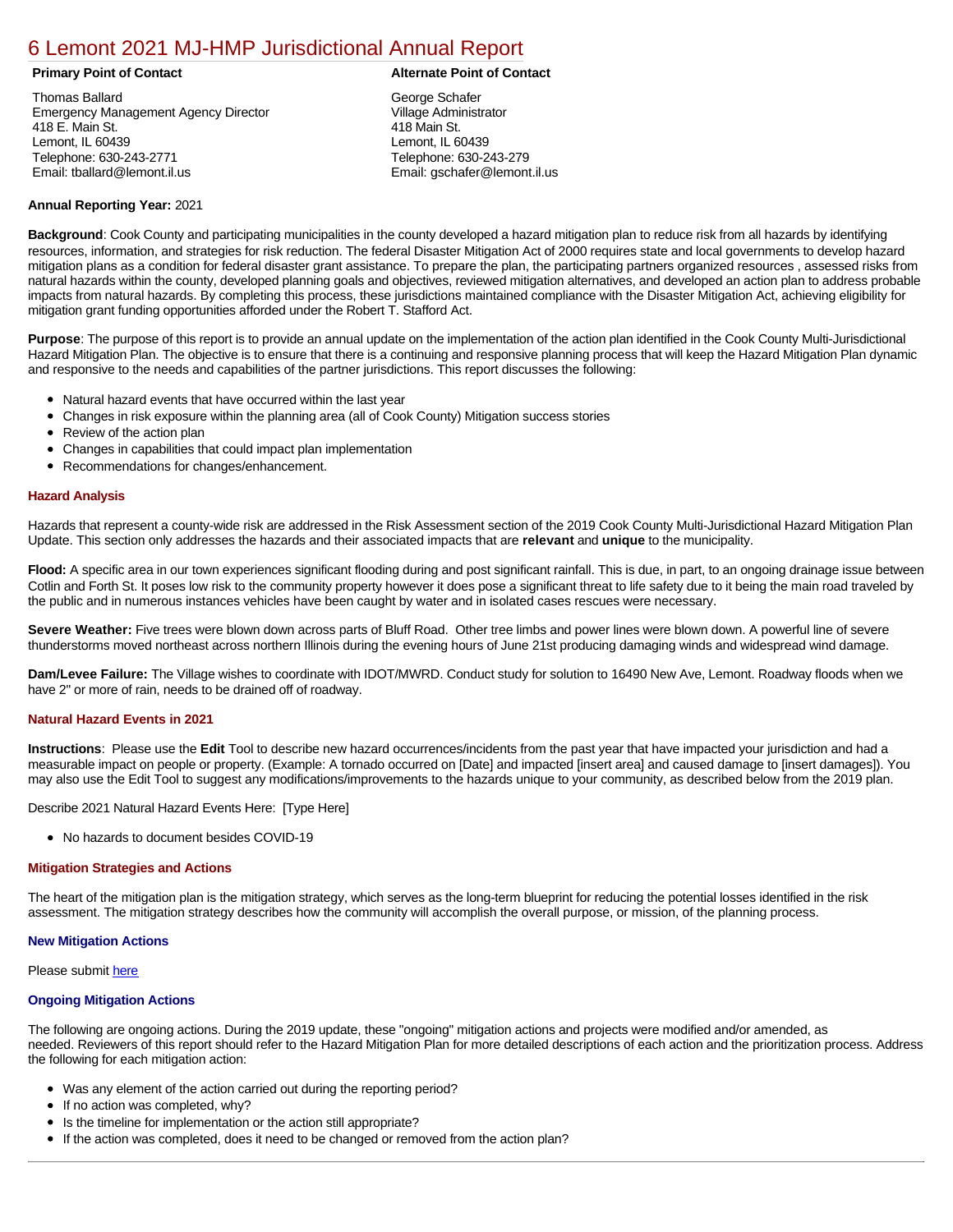|             |                                             |                                                            |                                                                                 | TABLE: HAZARD MITIGATION ACTION PLAN MATRIX                                                                 |                               |                          |                                                                                                                                                     |                                                                                                                                                             |
|-------------|---------------------------------------------|------------------------------------------------------------|---------------------------------------------------------------------------------|-------------------------------------------------------------------------------------------------------------|-------------------------------|--------------------------|-----------------------------------------------------------------------------------------------------------------------------------------------------|-------------------------------------------------------------------------------------------------------------------------------------------------------------|
|             |                                             |                                                            | $N = New$<br>$C = Project Completed$                                            | <b>Completion status legend:</b><br>$O =$ Action Ongoing toward Completion<br>$R =$ Want Removed from Annex |                               | $X = No$ Action Taken    |                                                                                                                                                     |                                                                                                                                                             |
| 2021 Status | 2020 Status                                 | 2019 Status                                                | <b>Hazards</b><br><b>Mitigated</b>                                              | <b>Objectives</b><br>Met                                                                                    | Lead<br>Agencies              | <b>Estimated</b><br>Cost | Sources of<br><b>Funding</b>                                                                                                                        | <b>Timeline/Projected</b><br><b>Completion Date</b><br>(a)                                                                                                  |
|             |                                             |                                                            |                                                                                 | Action L4.1—Put in a ditch along Main St. from Kotlin to Wheeler to relieve flooding on Main St.            |                               |                          |                                                                                                                                                     |                                                                                                                                                             |
|             |                                             |                                                            |                                                                                 |                                                                                                             |                               |                          | Status Description: Right now in Phase 2. Plan on implementing in late 2022/2023 for the work on Main St. from Route 83 to the Village limit        |                                                                                                                                                             |
| $\circ$     |                                             | Ongoing                                                    | Flooding,<br>Severe<br>Weather                                                  | 1, 9, 12                                                                                                    | Village of<br>Lemont          | High                     | Bond. MWRD<br>Phase-II, FEMA<br>grant                                                                                                               | Long-term                                                                                                                                                   |
|             |                                             | priority to properties with exposure to repetitive losses. |                                                                                 |                                                                                                             |                               |                          |                                                                                                                                                     | Action L4.2—Where appropriate, support retrofitting, purchase, or relocation of structures in hazard-prone areas to prevent future structure damage. Give   |
|             | <b>Status Description: Ongoing</b>          |                                                            |                                                                                 |                                                                                                             |                               |                          |                                                                                                                                                     |                                                                                                                                                             |
| O           |                                             | Ongoing                                                    | All                                                                             | 7, 13                                                                                                       | Village of<br>Lemont          | High                     | <b>FEMA Hazard</b><br>Mitigation<br>Grants                                                                                                          | Long-term<br>(depending on<br>funding)                                                                                                                      |
|             |                                             |                                                            | Action L4.3—Continue to support the countywide actions identified in this plan. |                                                                                                             |                               |                          |                                                                                                                                                     |                                                                                                                                                             |
|             | <b>Status Description: Ongoing</b>          |                                                            |                                                                                 |                                                                                                             |                               |                          |                                                                                                                                                     |                                                                                                                                                             |
| O           |                                             | Ongoing                                                    | All                                                                             | aii                                                                                                         | Village of<br>Lemont          | Low                      | <b>General Fund</b>                                                                                                                                 | Short- and long-term                                                                                                                                        |
|             |                                             |                                                            |                                                                                 | Action L4.4—Actively participate in the plan maintenance strategy identified in this plan.                  |                               |                          |                                                                                                                                                     |                                                                                                                                                             |
|             | <b>Status Description: Ongoing</b>          |                                                            |                                                                                 |                                                                                                             |                               |                          |                                                                                                                                                     |                                                                                                                                                             |
| $\circ$     |                                             | Ongoing                                                    | All                                                                             | 3, 4, 6                                                                                                     | DHSEM,<br>Village of<br>Lemon | Low                      | <b>General Fund</b>                                                                                                                                 | Short-term                                                                                                                                                  |
|             |                                             |                                                            | public assistance and information on floodplain requirements and impacts.       |                                                                                                             |                               |                          | Action L4.5—Maintain good standing under the National Flood Insurance Program by implementing programs that meet or exceed the minimum NFIP         | requirements. Such programs include enforcing an adopted flood damage prevention ordinance, participating in floodplain mapping updates, and providing      |
|             | <b>Status Description: Ongoing</b>          |                                                            |                                                                                 |                                                                                                             |                               |                          |                                                                                                                                                     |                                                                                                                                                             |
| $\circ$     |                                             | Ongoing                                                    | Flooding                                                                        | 4, 6, 9                                                                                                     | Village of<br>Lemont          | Low                      | <b>General Fund</b>                                                                                                                                 | Short-term and<br>ongoing                                                                                                                                   |
|             |                                             |                                                            |                                                                                 | Action L4.6—Where feasible, implement a program to record high water marks following high-water events.     |                               |                          |                                                                                                                                                     |                                                                                                                                                             |
|             | <b>Status Description: Ongoing</b>          |                                                            |                                                                                 |                                                                                                             |                               |                          |                                                                                                                                                     |                                                                                                                                                             |
| O           |                                             | Ongoing                                                    | Flooding,<br>Severe<br>Weather                                                  | 3, 6, 9                                                                                                     | Village of<br>Lemont          | Medium                   | General Fund:<br><b>FEMA Grant</b><br>Funds (Public<br>Assistance)                                                                                  | Long-term                                                                                                                                                   |
|             | update to the Village's comprehensive plan. |                                                            |                                                                                 |                                                                                                             |                               |                          |                                                                                                                                                     | Action L4.7—Integrate the hazard mitigation plan into other plans, programs, or resources that dictate land use or redevelopment most, notable the on-going |
|             | <b>Status Description: Ongoing</b>          |                                                            |                                                                                 |                                                                                                             |                               |                          |                                                                                                                                                     |                                                                                                                                                             |
| $\circ$     |                                             | Ongoing                                                    | All                                                                             | 3, 4, 6, 10, 13                                                                                             | Village of<br>Lemont          | Low                      | <b>General Fund</b>                                                                                                                                 | Short-term                                                                                                                                                  |
|             |                                             | technical capability to implement mitigation actions.      |                                                                                 |                                                                                                             |                               |                          | Action L4.8-Consider the development and implementation of a Capital Improvements Program (CIP) to increase the Village's regulatory, financial and |                                                                                                                                                             |
|             | <b>Status Description: Ongoing</b>          |                                                            |                                                                                 |                                                                                                             |                               |                          |                                                                                                                                                     |                                                                                                                                                             |
| O           |                                             | Ongoing                                                    | All                                                                             | 1, 2, 7                                                                                                     | <b>Public Works</b>           | High                     | CIP component<br>of general fund<br>(if implemented)                                                                                                | Long-term                                                                                                                                                   |
|             | needs to be drained off of roadway.         |                                                            |                                                                                 |                                                                                                             |                               |                          | Action L4.9—Coordinate with IDOT/MWRD. Conduct study for solution to 16490 New Ave, Lemont. Roadway floods when we have 2" or more of rain, it      |                                                                                                                                                             |
|             | <b>Status Description: Ongoing</b>          |                                                            |                                                                                 |                                                                                                             |                               |                          |                                                                                                                                                     |                                                                                                                                                             |